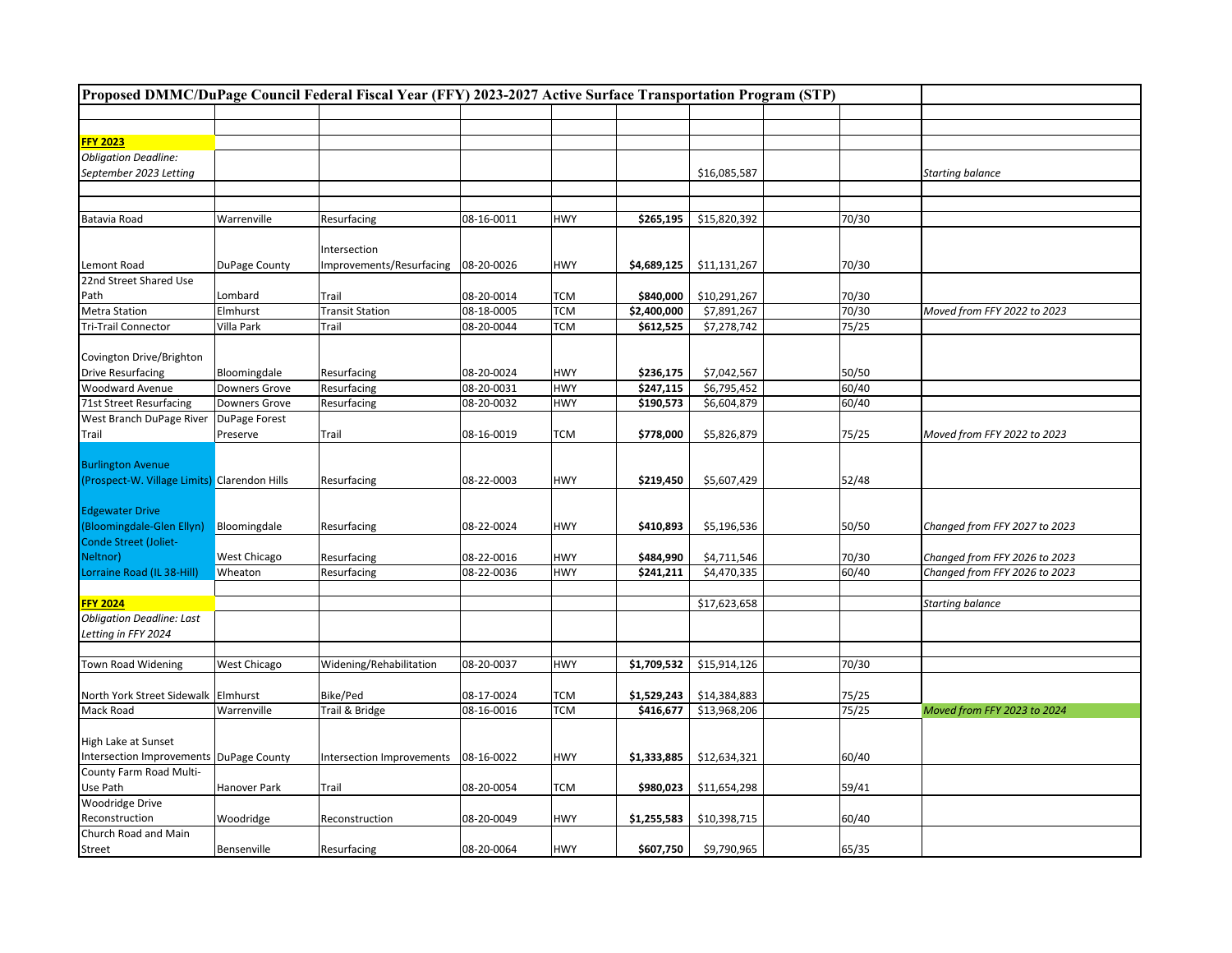| Lombard Road (Army Trail             |                         |                 |            |            |             |              |       |                                          |
|--------------------------------------|-------------------------|-----------------|------------|------------|-------------|--------------|-------|------------------------------------------|
| to Fullerton)                        | Addison                 | Resurfacing     | 08-20-0013 | <b>HWY</b> | \$1,382,856 | \$8,408,109  | 70/30 |                                          |
| <b>Fullerton Avenue</b>              |                         |                 |            |            |             |              |       |                                          |
| Resurfacing (Gary to                 |                         |                 |            |            |             |              |       |                                          |
| Schmale)                             | Carol Stream            | Resurfacing     | 08-20-0019 | <b>HWY</b> | \$688,537   | \$7,719,572  | 50/50 |                                          |
| St. Charles Road                     |                         |                 |            |            |             |              |       |                                          |
| Resurfacing                          | Lombard                 | Resurfacing     | 08-20-0015 | <b>HWY</b> | \$1,205,037 | \$6,514,535  | 64/36 |                                          |
|                                      |                         |                 |            |            |             |              |       |                                          |
| Central Avenue Resurfacing Wood Dale |                         | Resurfacing     | 08-20-0012 | <b>HWY</b> | \$626,438   | \$5,888,097  | 70/30 |                                          |
| Main Street (Franklin-               |                         |                 |            |            |             |              |       |                                          |
| Ogden)                               | <b>Downers Grove</b>    | Resurfacing     | 08-22-0034 | <b>HWY</b> | \$1,471,932 | \$4,416,165  | 70/30 |                                          |
| <b>Gary Avenue (Jewell-</b>          |                         |                 |            |            |             |              |       |                                          |
| Harrison)                            | Wheaton                 | Reconstruction  | 08-22-0017 | <b>HWY</b> | \$3,241,000 | \$1,175,165  | 70/30 |                                          |
|                                      |                         |                 |            |            |             |              |       |                                          |
| Fullerton Avenue (Schmale            |                         |                 |            |            |             |              |       | Additional funding approved February 3,  |
| to Bloomingdale)                     | <b>Glendale Heights</b> | Resurfacing     | 08-20-0055 | <b>HWY</b> | \$897,687   | \$277,478    | 60/40 | 2022 TTC/Moved from FFY 2025 to FFY 2024 |
|                                      |                         |                 |            |            |             |              |       |                                          |
| <b>FFY 2025</b>                      |                         |                 |            |            |             | \$17,930,575 |       | <b>Starting balance</b>                  |
| <b>Obligation Deadline: Last</b>     |                         |                 |            |            |             |              |       |                                          |
| Letting in FFY 2025                  |                         |                 |            |            |             |              |       |                                          |
| 31st Street Trail                    | DuPage County           | Trail           | 08-11-0023 | <b>TCM</b> | \$1,640,325 | \$16,290,250 | 75/25 |                                          |
| Bike/Ped Overpass Over IL 8 Elmhurst |                         | <b>Bike/Ped</b> | 08-20-0022 | <b>TCM</b> | \$1,943,300 | \$14,346,950 | 66/34 |                                          |
|                                      |                         |                 |            |            |             |              |       |                                          |
| Villa Avenue Improvements Villa Park |                         | Rehabilitation  | 08-20-0009 | <b>HWY</b> | \$3,891,440 | \$10,455,510 | 70/30 |                                          |
| Janes Avenue                         |                         |                 |            |            |             |              |       |                                          |
| Reconstruction                       | Woodridge               | Resurfacing     | 08-20-0048 | <b>HWY</b> | \$1,303,690 | \$9,151,820  | 60/40 |                                          |
|                                      |                         |                 |            |            |             |              |       |                                          |
| Fairfield Way Resurfacing            | Bloomingdale            | Resurfacing     | 08-20-0021 | <b>HWY</b> | \$285,664   | \$8,866,156  | 50/50 |                                          |
| Lombard Road (Lake Street            |                         |                 |            |            |             |              |       |                                          |
| to Army Trail)                       | Addison                 | Resurfacing     | 08-20-0051 | <b>HWY</b> | \$1,450,072 | \$7,416,084  | 70/30 |                                          |
| <b>Schick Road Resurfacing</b>       | Hanover Park            | Resurfacing     | 08-20-0023 | <b>HWY</b> | \$530,307   | \$6,885,777  | 70/30 |                                          |
| Route 59 Multi-Use Path              | Warrenville             | Bike/Ped        | 08-20-0008 | <b>TCM</b> | \$770,929   | \$6,114,848  | 75/25 | Moved from FFY 2024 to 2025              |
| Southeast Carol Stream               |                         |                 |            |            |             |              |       |                                          |
| <b>Bike Path</b>                     | Carol Stream            | Trail           | 08-17-0021 | <b>TCM</b> | \$1,021,000 | \$5,093,848  | 75/25 | Moved from FFY 2023 to 2025              |
|                                      |                         |                 |            |            |             |              |       |                                          |
| Lake Street Multi Use Path           | <b>Hanover Park</b>     | Trail           | 08-22-0039 | <b>TCM</b> | \$1,372,537 | \$3,721,311  | 75/25 |                                          |
| <b>Burlington Avenue (Yackley-</b>   |                         |                 |            |            |             |              |       |                                          |
| Lincoln)                             | Lisle                   | Reconstruction  | 08-22-0018 | <b>HWY</b> | \$2,557,625 | \$1,163,686  | 60/40 | Changed from FFY 2026                    |
| <b>Main Street/Oxford</b>            |                         |                 |            |            |             |              |       |                                          |
| Intersection                         | Downers Grove           | Intersection    | 08-22-0040 | <b>HWY</b> | \$905,548   | \$258,138    | 70/30 |                                          |
|                                      |                         |                 |            |            |             |              |       |                                          |
|                                      |                         |                 |            |            |             |              |       |                                          |
| <b>FFY 2026</b>                      |                         |                 |            |            |             | \$18,242,567 |       | <b>Starting balance</b>                  |
| <b>Obligation Deadline: Last</b>     |                         |                 |            |            |             |              |       |                                          |
| Letting in FFY 2026                  |                         |                 |            |            |             |              |       |                                          |
|                                      |                         |                 |            |            |             |              |       |                                          |
| 248th Avenue (103rd-95th) Naperville |                         | Widening        | 08-22-0002 | <b>HWY</b> | \$6,450,000 | \$11,792,567 | 55/45 | Changed from FFY 2024                    |
| <b>Finley Road Shared Use</b>        |                         |                 |            |            |             |              |       |                                          |
| Path (22nd-Wilson)                   | Lombard                 | Bike/Ped        | 08-22-0004 | <b>TCM</b> | \$1,036,000 | \$10,756,567 | 70/30 |                                          |